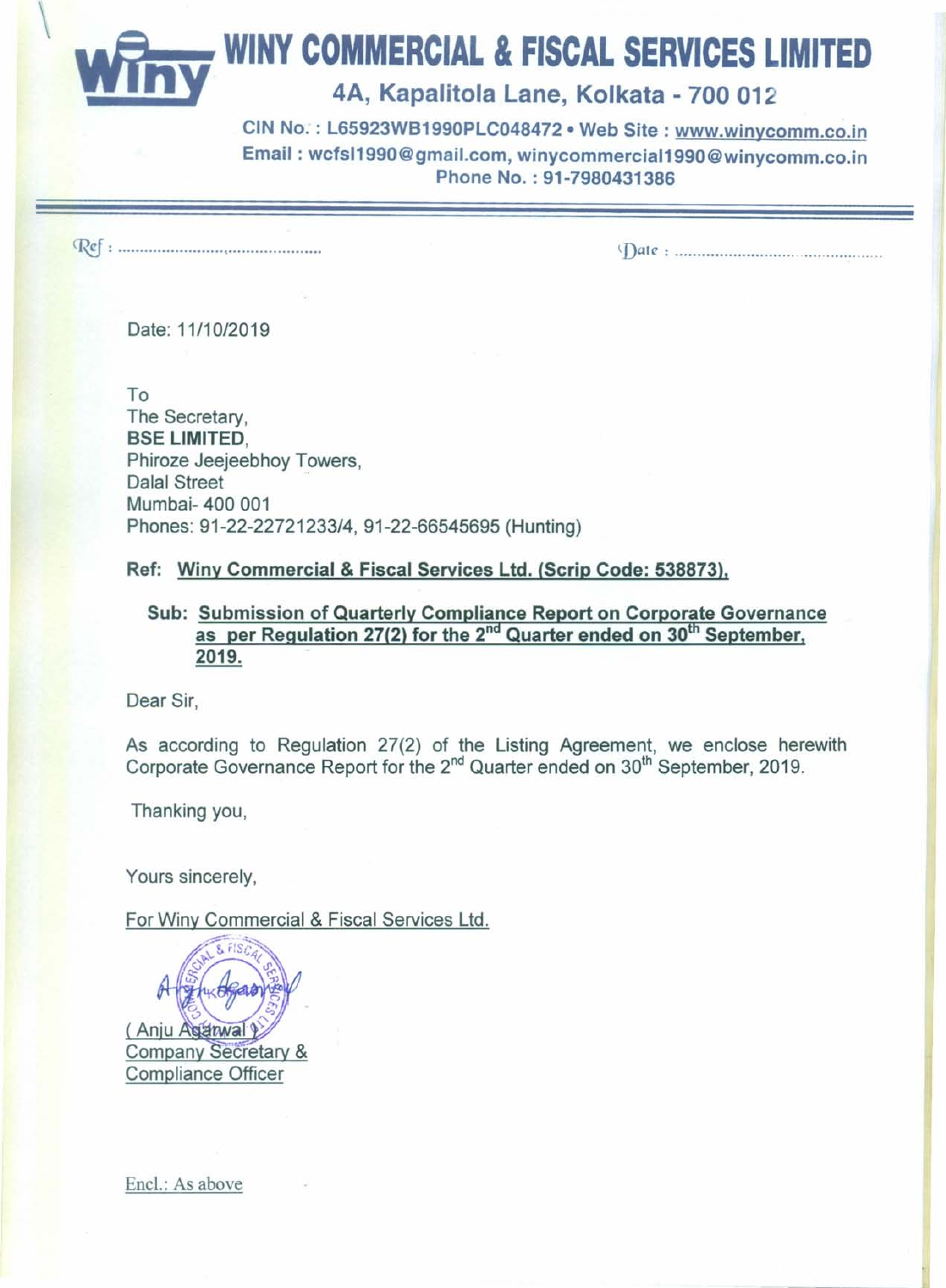| <b>General information about company</b>                       |                                           |  |  |  |  |  |
|----------------------------------------------------------------|-------------------------------------------|--|--|--|--|--|
| Scrip code                                                     | 538873                                    |  |  |  |  |  |
| <b>NSE Symbol</b>                                              | <b>Not Applicable</b>                     |  |  |  |  |  |
| <b>MSEI Symbol</b>                                             | <b>Not Applicable</b>                     |  |  |  |  |  |
| <b>ISIN</b>                                                    | <b>INE111CO1013</b>                       |  |  |  |  |  |
| Name of the entity                                             | WINY COMMERCIAL & FISCAL SERVICES LIMITED |  |  |  |  |  |
| Date of start of financial year                                | 01-04-2019                                |  |  |  |  |  |
| Date of end of financial year                                  | 31-03-2020                                |  |  |  |  |  |
| <b>Reporting Quarter</b>                                       | <b>Half Yearly</b>                        |  |  |  |  |  |
| Date of Report                                                 | 30-09-2019                                |  |  |  |  |  |
| Risk management committee                                      | <b>Not Applicable</b>                     |  |  |  |  |  |
| Market Capitalisation as per immediate previous Financial Year | Any other                                 |  |  |  |  |  |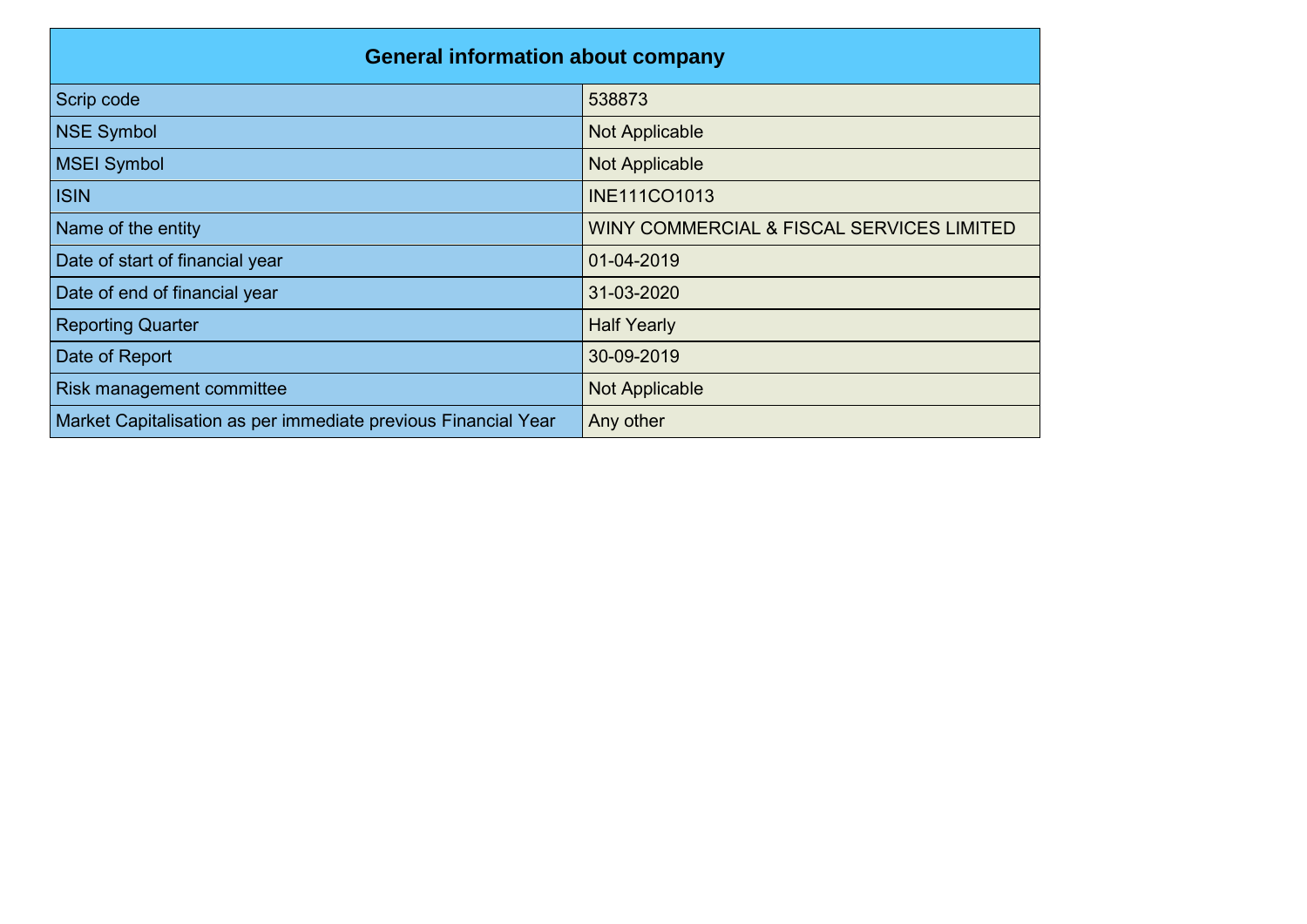|                                                                                                                                                                                                                                                                                                                                                                                                                                                                        | <b>Annexure I</b>                                              |                                      |            |                                            |                                                                                                                                                                          |                                                                                                                                                                                                       |                                                                                                                                                                                                |                                                                                                                                                                                                                                              |                                                           |                                             |           |                |  |             |             |  |  |
|------------------------------------------------------------------------------------------------------------------------------------------------------------------------------------------------------------------------------------------------------------------------------------------------------------------------------------------------------------------------------------------------------------------------------------------------------------------------|----------------------------------------------------------------|--------------------------------------|------------|--------------------------------------------|--------------------------------------------------------------------------------------------------------------------------------------------------------------------------|-------------------------------------------------------------------------------------------------------------------------------------------------------------------------------------------------------|------------------------------------------------------------------------------------------------------------------------------------------------------------------------------------------------|----------------------------------------------------------------------------------------------------------------------------------------------------------------------------------------------------------------------------------------------|-----------------------------------------------------------|---------------------------------------------|-----------|----------------|--|-------------|-------------|--|--|
|                                                                                                                                                                                                                                                                                                                                                                                                                                                                        | Annexure I to be submitted by listed entity on quarterly basis |                                      |            |                                            |                                                                                                                                                                          |                                                                                                                                                                                                       |                                                                                                                                                                                                |                                                                                                                                                                                                                                              |                                                           |                                             |           |                |  |             |             |  |  |
|                                                                                                                                                                                                                                                                                                                                                                                                                                                                        |                                                                |                                      |            |                                            |                                                                                                                                                                          |                                                                                                                                                                                                       |                                                                                                                                                                                                |                                                                                                                                                                                                                                              | <b>I. Composition of Board of Directors</b>               |                                             |           |                |  |             |             |  |  |
|                                                                                                                                                                                                                                                                                                                                                                                                                                                                        |                                                                |                                      |            |                                            | Disclosure of notes on composition of board of directors explanatory                                                                                                     |                                                                                                                                                                                                       |                                                                                                                                                                                                |                                                                                                                                                                                                                                              | Wether the listed entity has a Regular Chairperson        |                                             | Yes       |                |  |             |             |  |  |
|                                                                                                                                                                                                                                                                                                                                                                                                                                                                        |                                                                |                                      |            |                                            |                                                                                                                                                                          |                                                                                                                                                                                                       |                                                                                                                                                                                                |                                                                                                                                                                                                                                              |                                                           |                                             | <b>No</b> |                |  |             |             |  |  |
| Whether Chairperson is related to MD or CEO<br>C<br>at<br>eg<br>Date<br>Date<br>or<br>of<br>Date<br><b>Initial Date</b><br><b>Title</b><br>of<br>Name of the<br>Category 1<br>Category 2<br>Re-<br><b>DIN</b><br>$\mathbf{3}$<br><b>PAN</b><br>Sr<br>(Mr/<br><sub>of</sub><br><b>of</b><br>cess<br>of directors<br><b>Director</b><br>of directors<br>appo<br><b>Birth</b><br>of<br>appointment<br>Ms)<br>atio<br>intm<br>dir<br>$\mathsf{n}$<br>ent<br>ec<br>tor<br>s |                                                                |                                      |            | Tenure<br>of<br>director<br>(in<br>months) | No of<br><b>Director</b><br>ship in<br>listed<br>entities<br>includin<br>g this<br>listed<br>entity<br>(Refer<br>Regulat<br>ion 17A<br>0f<br>Listing<br>Regulat<br>ions) | No of<br>Indepen<br>dent<br><b>Directors</b><br>hip in<br>listed<br>entities<br>including<br>this<br>listed<br>entity<br>(Refer<br>Regulati<br><b>on</b><br>$17A(1)$ of<br>Listing<br>Regulati<br>ons | Number<br>of.<br>members<br>hips in<br>Audit/<br>Stakehol<br>der<br>Committ<br>ee(s)<br>including<br>this listed<br>entity<br>(Refer<br>Regulatio<br>n 26(1)<br>of Listing<br>Regulatio<br>ns) | No of<br>post of<br>Chairpe<br>rson in<br>Audit/<br><b>Stakeh</b><br>older<br>Commit<br>tee held<br>in listed<br>entities<br>includin<br>g this<br>listed<br>entity<br>(Refer<br>Regulat<br>ion<br>$26(1)$ of<br>Listing<br>Regulat<br>ions) | <b>Notes</b><br>for<br>not<br>provi<br>ding<br><b>PAN</b> | Notes for<br>not<br>providing<br><b>DIN</b> |           |                |  |             |             |  |  |
|                                                                                                                                                                                                                                                                                                                                                                                                                                                                        | Mr                                                             | <b>SUNIL SHAH</b>                    | AKDPS4065L | 01562716                                   | Non-<br>Executive -<br>Independent Applicable<br><b>Director</b>                                                                                                         | <b>Not</b>                                                                                                                                                                                            |                                                                                                                                                                                                | $18 -$<br>$09 -$<br>1970                                                                                                                                                                                                                     | 03-09-2007                                                |                                             | 144       |                |  | $\mathbf 0$ | $\mathbf 0$ |  |  |
| $\overline{2}$                                                                                                                                                                                                                                                                                                                                                                                                                                                         | Mr                                                             | <b>SHASHANK</b><br><b>SRIVASTAVA</b> | ATOPS8835J | 00012960                                   | Non-<br>Executive -<br>Independent<br><b>Director</b>                                                                                                                    | Chairperson                                                                                                                                                                                           |                                                                                                                                                                                                | $02 -$<br>$07 -$<br>1972                                                                                                                                                                                                                     | 09-06-2003                                                |                                             | 196       |                |  | $\mathbf 1$ | -1          |  |  |
| 3                                                                                                                                                                                                                                                                                                                                                                                                                                                                      | <b>Mrs</b>                                                     | <b>RUPALI SAHA</b>                   | GATPS0043A | 07235268                                   | Non-<br>Executive -<br>Independent Applicable<br><b>Director</b>                                                                                                         | Not                                                                                                                                                                                                   |                                                                                                                                                                                                | $18 -$<br>$02 -$<br>1976                                                                                                                                                                                                                     | 13-07-2015                                                |                                             | 48        | $\overline{1}$ |  | $\mathbf 0$ | $\mathbf 0$ |  |  |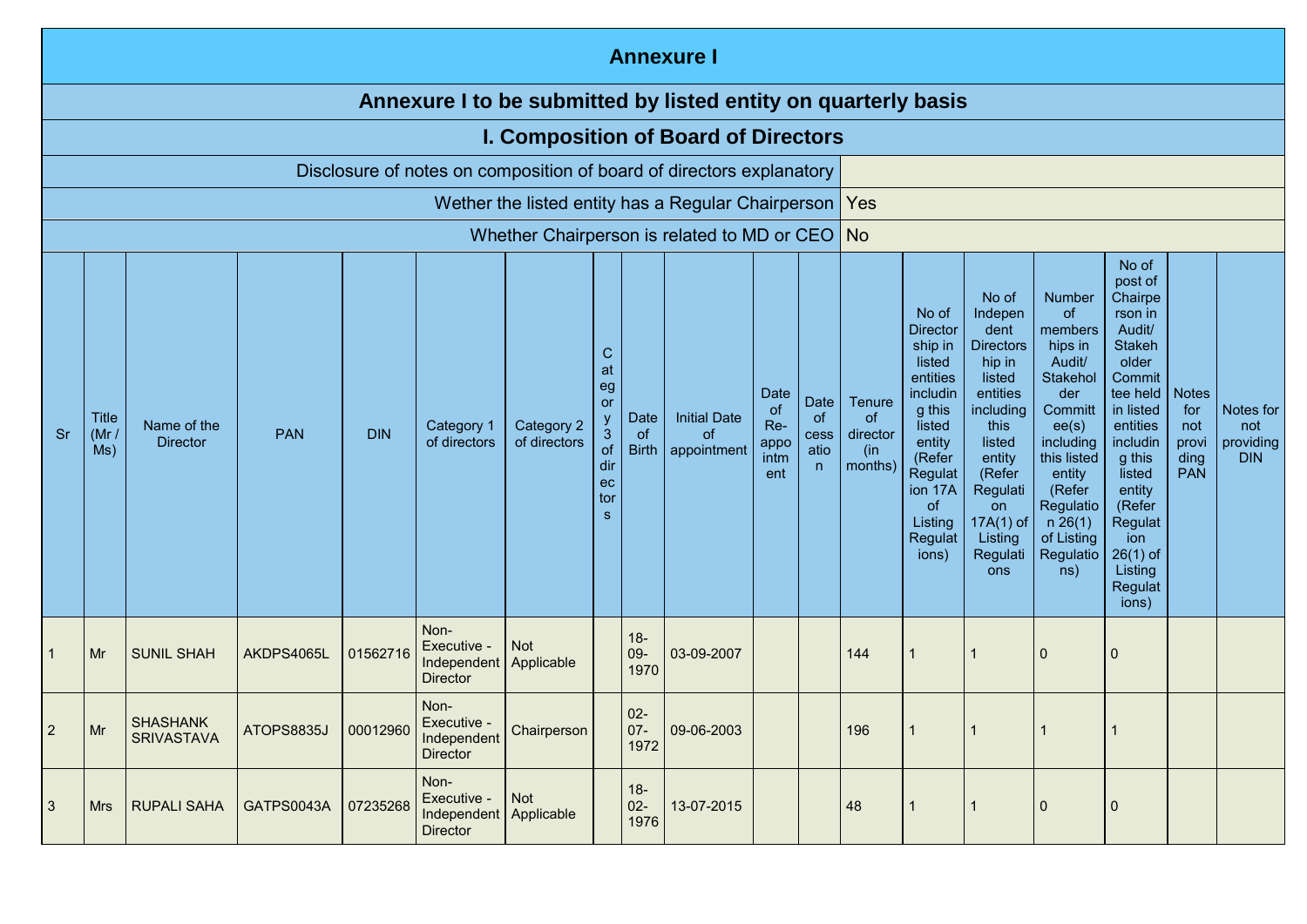|                | <b>Audit Committee Details</b> |                                                       |                                                |                            |                        |                      |                |
|----------------|--------------------------------|-------------------------------------------------------|------------------------------------------------|----------------------------|------------------------|----------------------|----------------|
|                |                                | Whether the Audit Committee has a Regular Chairperson | <b>Yes</b>                                     |                            |                        |                      |                |
| <b>Sr</b>      | <b>DIN</b><br><b>Number</b>    | Name of Committee<br>members                          | Category 1 of directors                        | Category 2 of<br>directors | Date of<br>Appointment | Date of<br>Cessation | <b>Remarks</b> |
|                | 01562716                       | <b>SUNIL SHAH</b>                                     | Non-Executive -<br><b>Independent Director</b> | Chairperson                | 03-09-2007             |                      |                |
| $\overline{2}$ | 00012960                       | <b>SHASHANK</b><br><b>SRIVASTAVA</b>                  | Non-Executive -<br><b>Independent Director</b> | <b>Member</b>              | 09-06-2003             |                      |                |
| 3              | 07235268                       | <b>RUPALI SAHA</b>                                    | Non-Executive -<br><b>Independent Director</b> | <b>Member</b>              | 13-07-2015             |                      |                |

|                |                             | Nomination and remuneration committee                           |                                                |                            |                        |                      |                |
|----------------|-----------------------------|-----------------------------------------------------------------|------------------------------------------------|----------------------------|------------------------|----------------------|----------------|
|                |                             | Whether the Nomination and remuneration committee has a Regular | Yes<br>Chairperson                             |                            |                        |                      |                |
| <b>Sr</b>      | <b>DIN</b><br><b>Number</b> | Name of Committee<br>members                                    | Category 1 of directors                        | Category 2 of<br>directors | Date of<br>Appointment | Date of<br>Cessation | <b>Remarks</b> |
| 1              | 01562716                    | <b>SUNIL SHAH</b>                                               | Non-Executive -<br><b>Independent Director</b> | Member                     | 03-09-2007             |                      |                |
| $\overline{2}$ | 00012960                    | <b>SHASHANK</b><br><b>SRIVASTAVA</b>                            | Non-Executive -<br><b>Independent Director</b> | Chairperson                | 09-06-2003             |                      |                |
| 3              | 07235268                    | <b>RUPALI SAHA</b>                                              | Non-Executive -<br><b>Independent Director</b> | Member                     | 13-07-2015             |                      |                |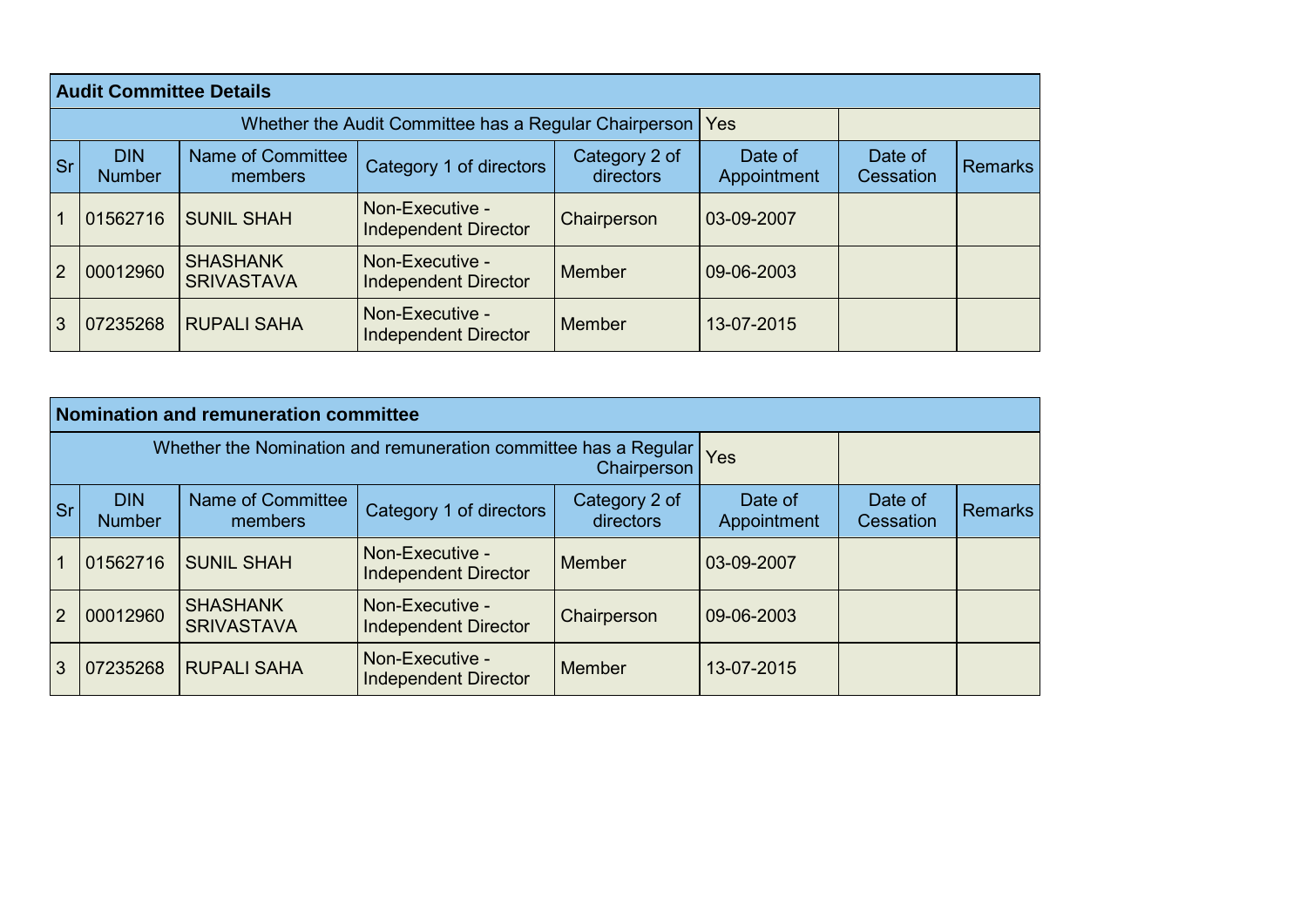|           |                                                                           | <b>Stakeholders Relationship Committee</b>                                            |                                                |               |            |                      |         |
|-----------|---------------------------------------------------------------------------|---------------------------------------------------------------------------------------|------------------------------------------------|---------------|------------|----------------------|---------|
|           | Whether the Stakeholders Relationship Committee has a Regular Chairperson | Yes                                                                                   |                                                |               |            |                      |         |
| <b>Sr</b> | <b>DIN</b><br><b>Number</b>                                               | Name of Committee<br>Category 2 of<br>Category 1 of directors<br>directors<br>members |                                                |               |            | Date of<br>Cessation | Remarks |
|           | 01562716                                                                  | <b>SUNIL SHAH</b>                                                                     | Non-Executive -<br><b>Independent Director</b> | Member        | 03-09-2007 |                      |         |
| 2         | 00012960                                                                  | <b>SHASHANK</b><br><b>SRIVASTAVA</b>                                                  | Non-Executive -<br><b>Independent Director</b> | <b>Member</b> | 09-06-2003 |                      |         |
| 3         | 07235268                                                                  | <b>RUPALI SAHA</b>                                                                    | Non-Executive -<br><b>Independent Director</b> | Chairperson   | 13-07-2015 |                      |         |

|           | <b>Risk Management Committee</b> |                                                                 |                            |                            |                        |                      |                |  |  |  |  |
|-----------|----------------------------------|-----------------------------------------------------------------|----------------------------|----------------------------|------------------------|----------------------|----------------|--|--|--|--|
|           |                                  | Whether the Risk Management Committee has a Regular Chairperson |                            |                            |                        |                      |                |  |  |  |  |
| <b>Sr</b> | <b>DIN</b><br><b>Number</b>      | Name of Committee<br>members                                    | Category 1 of<br>directors | Category 2 of<br>directors | Date of<br>Appointment | Date of<br>Cessation | <b>Remarks</b> |  |  |  |  |

|                                                                                    | <b>Corporate Social Responsibility Committee</b> |                              |                            |                            |                             |                      |                |  |  |  |  |
|------------------------------------------------------------------------------------|--------------------------------------------------|------------------------------|----------------------------|----------------------------|-----------------------------|----------------------|----------------|--|--|--|--|
| Whether the Corporate Social Responsibility Committee has a Regular<br>Chairperson |                                                  |                              |                            |                            | $\overline{\phantom{a}}$ No |                      |                |  |  |  |  |
| <b>Sr</b>                                                                          | <b>DIN</b><br><b>Number</b>                      | Name of Committee<br>members | Category 1 of<br>directors | Category 2 of<br>directors | Date of<br>Appointment      | Date of<br>Cessation | <b>Remarks</b> |  |  |  |  |

|           | <b>Other Committee</b>      |                              |                            |                            |                            |         |
|-----------|-----------------------------|------------------------------|----------------------------|----------------------------|----------------------------|---------|
| <b>Sr</b> | <b>DIN</b><br><b>Number</b> | Name of Committee<br>members | Name of other<br>committee | Category 1 of<br>directors | Category 2 of<br>directors | Remarks |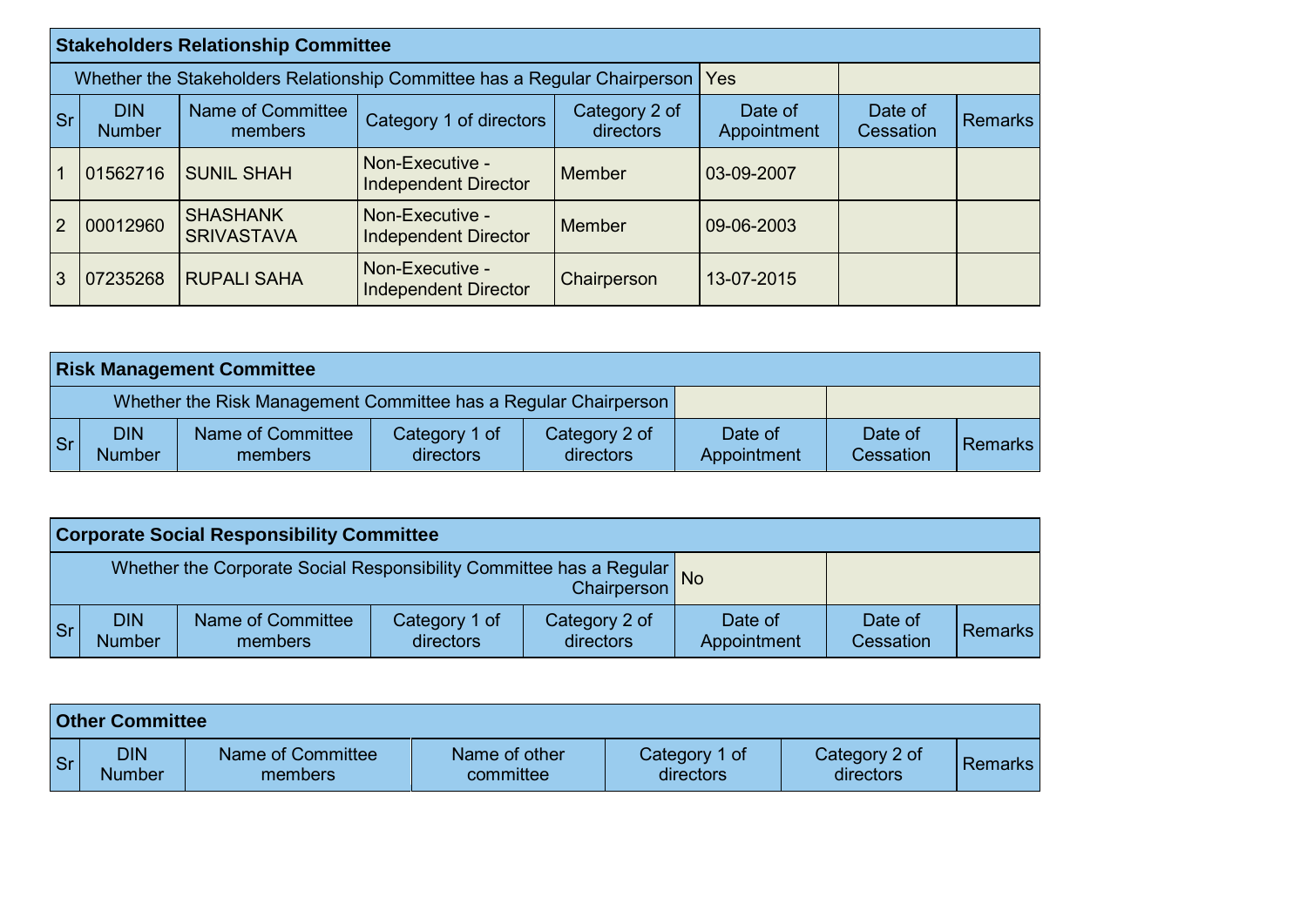|                | <b>Annexure 1</b>                                                  |                                                                     |                                                                      |                                              |                                                     |                                           |                                                              |  |  |  |
|----------------|--------------------------------------------------------------------|---------------------------------------------------------------------|----------------------------------------------------------------------|----------------------------------------------|-----------------------------------------------------|-------------------------------------------|--------------------------------------------------------------|--|--|--|
|                | <b>Annexure 1</b>                                                  |                                                                     |                                                                      |                                              |                                                     |                                           |                                                              |  |  |  |
|                | III. Meeting of Board of Directors                                 |                                                                     |                                                                      |                                              |                                                     |                                           |                                                              |  |  |  |
|                | Disclosure of notes on meeting of                                  | board of directors explanatory                                      |                                                                      |                                              |                                                     |                                           |                                                              |  |  |  |
| <b>Sr</b>      | Date $(s)$ of<br>meeting (if<br>any) in the<br>previous<br>quarter | Date $(s)$ of<br>meeting (if<br>$any)$ in the<br>current<br>quarter | Maximum gap<br>between any two<br>consecutive (in<br>number of days) | Notes for<br>not<br>providing<br><b>Date</b> | Whether<br>requirement of<br>Quorum met<br>(Yes/No) | Number of<br><b>Directors</b><br>present* | No. of<br>Independent<br>Directors attending<br>the meeting* |  |  |  |
|                | 30-06-2019                                                         |                                                                     |                                                                      |                                              | Yes                                                 | 3                                         | 3                                                            |  |  |  |
| $\overline{2}$ |                                                                    | 30-09-2019                                                          | 91                                                                   |                                              | Yes                                                 | 3                                         | 3                                                            |  |  |  |

|                           | <b>Annexure 1</b>                             |                                                                                                                   |                                                                            |                               |                                       |                                                            |                                                                |                                                                        |  |  |
|---------------------------|-----------------------------------------------|-------------------------------------------------------------------------------------------------------------------|----------------------------------------------------------------------------|-------------------------------|---------------------------------------|------------------------------------------------------------|----------------------------------------------------------------|------------------------------------------------------------------------|--|--|
|                           | <b>IV. Meeting of Committees</b>              |                                                                                                                   |                                                                            |                               |                                       |                                                            |                                                                |                                                                        |  |  |
|                           |                                               |                                                                                                                   | Disclosure of notes on meeting of committees explanatory                   |                               |                                       |                                                            |                                                                |                                                                        |  |  |
| $\overline{\mathsf{S}}$ r | Name of Committee                             | Date(s) of<br>meeting (Enter<br>dates of Previous<br>quarter and<br>Current quarter in<br>chronological<br>order) | Maximum gap<br>between any<br>two<br>consecutive (in<br>number of<br>days) | Name of<br>other<br>committee | Reson for<br>not<br>providing<br>date | <b>Whether</b><br>requirement<br>of Quorum<br>met (Yes/No) | <b>Number</b><br><sub>of</sub><br><b>Directors</b><br>present* | No. of<br>Independent<br><b>Directors</b><br>attending the<br>meeting* |  |  |
|                           | <b>Audit Committee</b>                        | 30-09-2019                                                                                                        |                                                                            |                               |                                       | <b>Yes</b>                                                 | 3                                                              | 3                                                                      |  |  |
| $\overline{2}$            | Nomination and<br>remuneration committee      | 30-09-2019                                                                                                        |                                                                            |                               |                                       | <b>Yes</b>                                                 | 3                                                              | 3                                                                      |  |  |
| $\overline{3}$            | <b>Stakeholders Relationship</b><br>Committee | 30-09-2019                                                                                                        |                                                                            |                               |                                       | <b>Yes</b>                                                 | 3                                                              | 3                                                                      |  |  |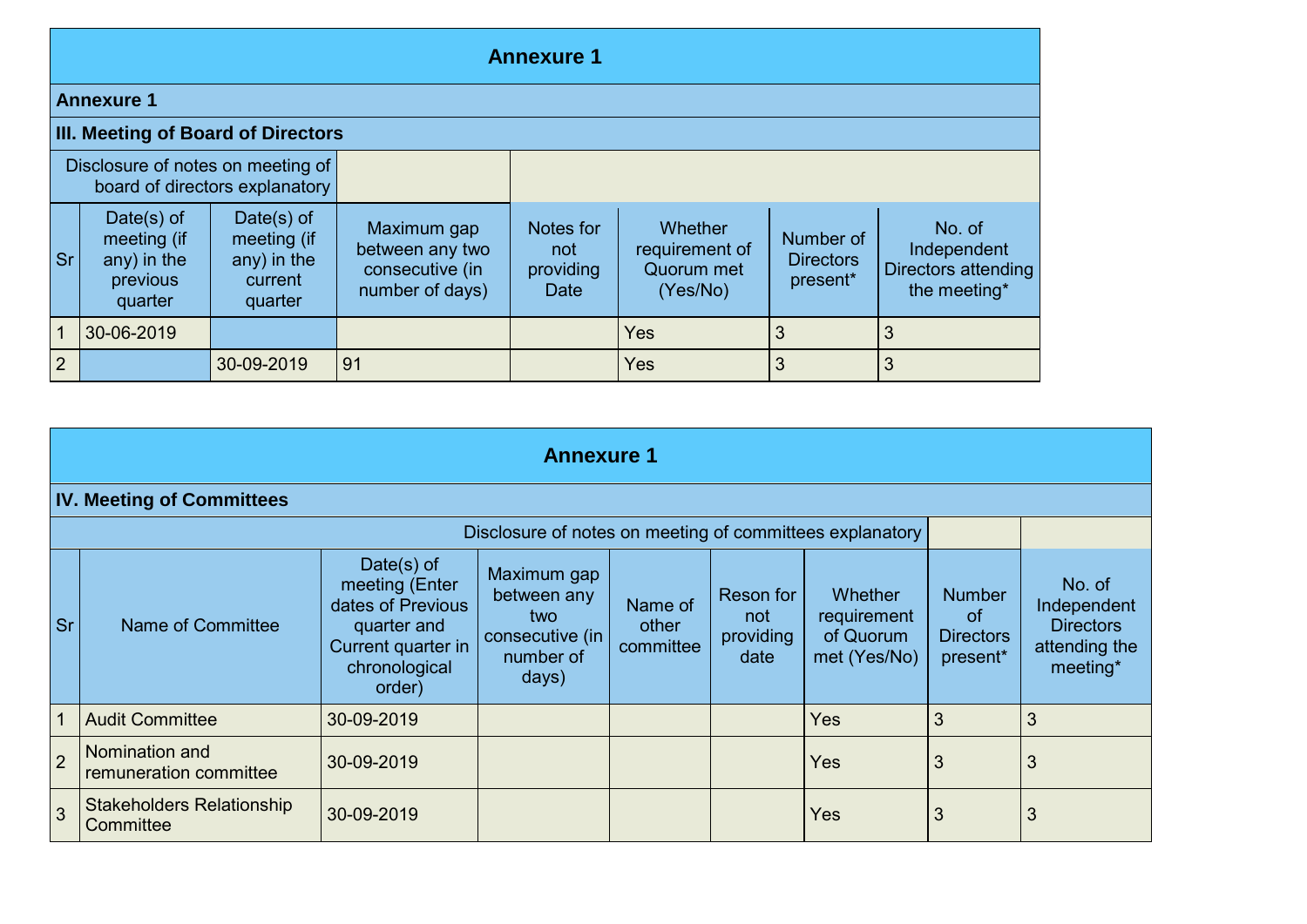|                 | <b>Annexure 1</b>                                                                                         |                                  |                                                                    |  |  |  |  |  |  |
|-----------------|-----------------------------------------------------------------------------------------------------------|----------------------------------|--------------------------------------------------------------------|--|--|--|--|--|--|
|                 | <b>V. Related Party Transactions</b>                                                                      |                                  |                                                                    |  |  |  |  |  |  |
| Sr <sub>1</sub> | <b>Subject</b>                                                                                            | Compliance status<br>(Yes/No/NA) | If status is "No" details of non-<br>compliance may be given here. |  |  |  |  |  |  |
|                 | Whether prior approval of audit committee obtained                                                        | <b>NA</b>                        |                                                                    |  |  |  |  |  |  |
| $\overline{2}$  | Whether shareholder approval obtained for material RPT                                                    | <b>NA</b>                        |                                                                    |  |  |  |  |  |  |
|                 | Whether details of RPT entered into pursuant to omnibus<br>approval have been reviewed by Audit Committee | <b>NA</b>                        |                                                                    |  |  |  |  |  |  |

|                | <b>Annexure 1</b>                                                                                                                                                                                               |                               |  |  |  |  |  |  |  |
|----------------|-----------------------------------------------------------------------------------------------------------------------------------------------------------------------------------------------------------------|-------------------------------|--|--|--|--|--|--|--|
|                | <b>VI. Affirmations</b>                                                                                                                                                                                         |                               |  |  |  |  |  |  |  |
|                | Sr Subject                                                                                                                                                                                                      | Compliance status<br>(Yes/No) |  |  |  |  |  |  |  |
| $\overline{1}$ | The composition of Board of Directors is in terms of SEBI (Listing obligations and disclosure requirements)<br>Regulations, 2015                                                                                | Yes                           |  |  |  |  |  |  |  |
| 2              | The composition of the following committees is in terms of SEBI(Listing obligations and disclosure<br>requirements) Regulations, 2015 a. Audit Committee                                                        | <b>Yes</b>                    |  |  |  |  |  |  |  |
| $\overline{3}$ | The composition of the following committees is in terms of SEBI(Listing obligations and disclosure<br>requirements) Regulations, 2015. b. Nomination & remuneration committee                                   | Yes                           |  |  |  |  |  |  |  |
| $\overline{4}$ | The composition of the following committees is in terms of SEBI(Listing obligations and disclosure<br>requirements) Regulations, 2015. c. Stakeholders relationship committee                                   | Yes                           |  |  |  |  |  |  |  |
| $\overline{5}$ | The composition of the following committees is in terms of SEBI(Listing obligations and disclosure<br>requirements) Regulations, 2015. d. Risk management committee (applicable to the top 500 listed entities) | <b>NA</b>                     |  |  |  |  |  |  |  |
| 6              | The committee members have been made aware of their powers, role and responsibilities as specified in<br>SEBI (Listing obligations and disclosure requirements) Regulations, 2015.                              | <b>Yes</b>                    |  |  |  |  |  |  |  |
| $\overline{7}$ | The meetings of the board of directors and the above committees have been conducted in the manner as<br>specified in SEBI (Listing obligations and disclosure requirements) Regulations, 2015.                  | <b>Yes</b>                    |  |  |  |  |  |  |  |
| 8              | This report and/or the report submitted in the previous quarter has been placed before Board of Directors.                                                                                                      | Yes                           |  |  |  |  |  |  |  |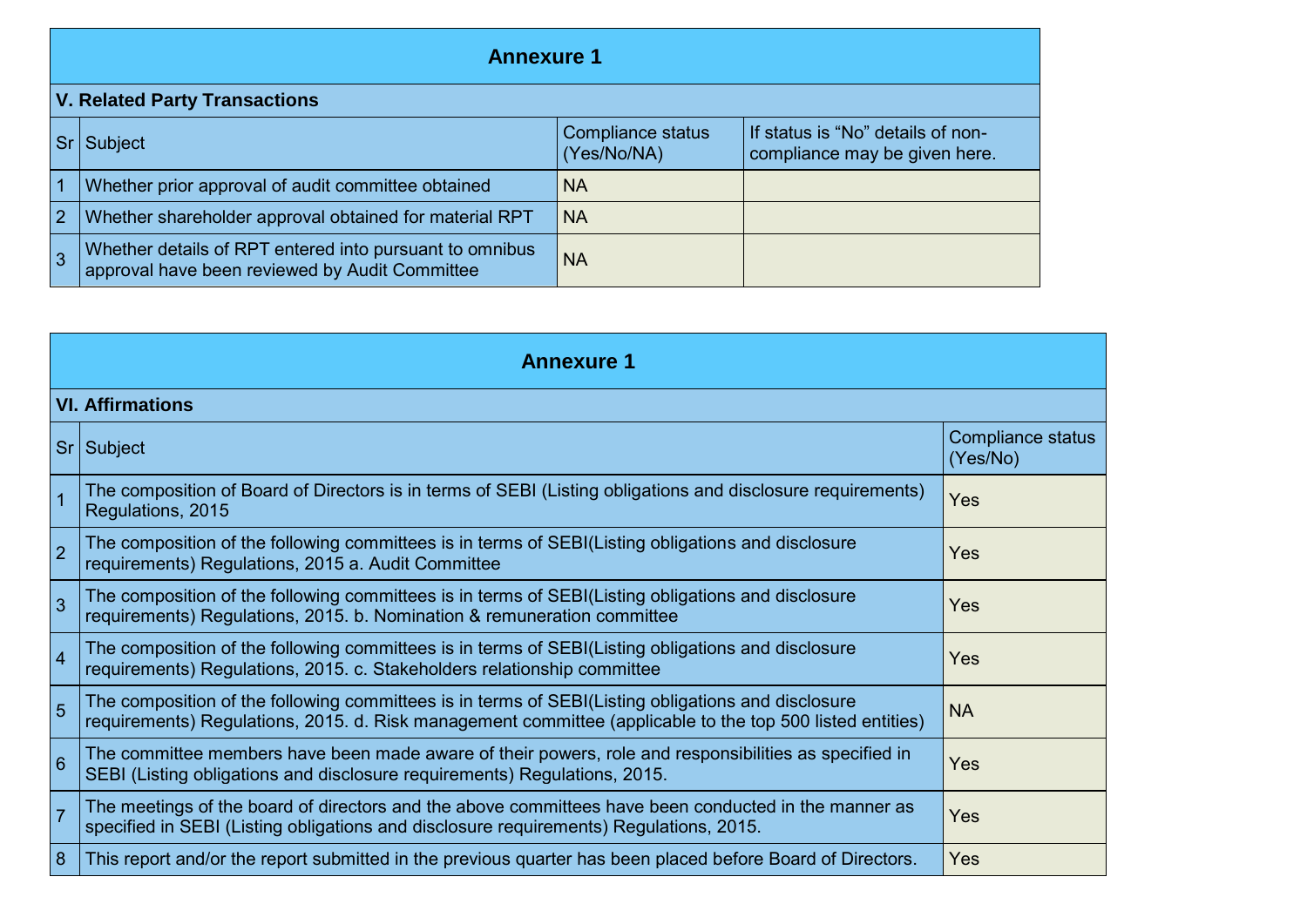| <b>Annexure 1</b> |                   |                                          |  |
|-------------------|-------------------|------------------------------------------|--|
|                   | Subject           | Compliance status                        |  |
|                   | Name of signatory | Anju Agarwal                             |  |
|                   | Designation       | Company Secretary and Compliance Officer |  |

| <b>Annexure III</b> |                                                                                                                                                                                         |                                              |                                     |                                                                      |  |  |
|---------------------|-----------------------------------------------------------------------------------------------------------------------------------------------------------------------------------------|----------------------------------------------|-------------------------------------|----------------------------------------------------------------------|--|--|
|                     | <b>III. Affirmations</b>                                                                                                                                                                |                                              |                                     |                                                                      |  |  |
|                     | Sr   Particulars                                                                                                                                                                        | Regulation<br><b>Number</b>                  | Compliance<br>status<br>(Yes/No/NA) | If status is "No" details<br>of non-compliance may<br>be given here. |  |  |
|                     | Copy of the annual report including balance sheet,<br>profit and loss account, directors report, corporate<br>governance report, business responsibility report<br>displayed on website | 46(2)                                        | Yes                                 |                                                                      |  |  |
| $\overline{2}$      | Presence of Chairperson of Audit Committee at the<br><b>Annual General Meeting</b>                                                                                                      | 18(1)(d)                                     | Yes                                 |                                                                      |  |  |
| 3                   | Presence of Chairperson of the nomination and<br>remuneration committee at the annual general meeting                                                                                   | 19(3)                                        | <b>Yes</b>                          |                                                                      |  |  |
| $\overline{4}$      | Presence of Chairperson of the Stakeholder<br>Relationship committee at the annual general meeting                                                                                      | 20(3)                                        | <b>Yes</b>                          |                                                                      |  |  |
| 5                   | Whether "Corporate Governance Report" disclosed in<br><b>Annual Report</b>                                                                                                              | $34(3)$ read with<br>para C of<br>Schedule V | <b>Yes</b>                          |                                                                      |  |  |
|                     | Any other information to be provided                                                                                                                                                    |                                              |                                     |                                                                      |  |  |